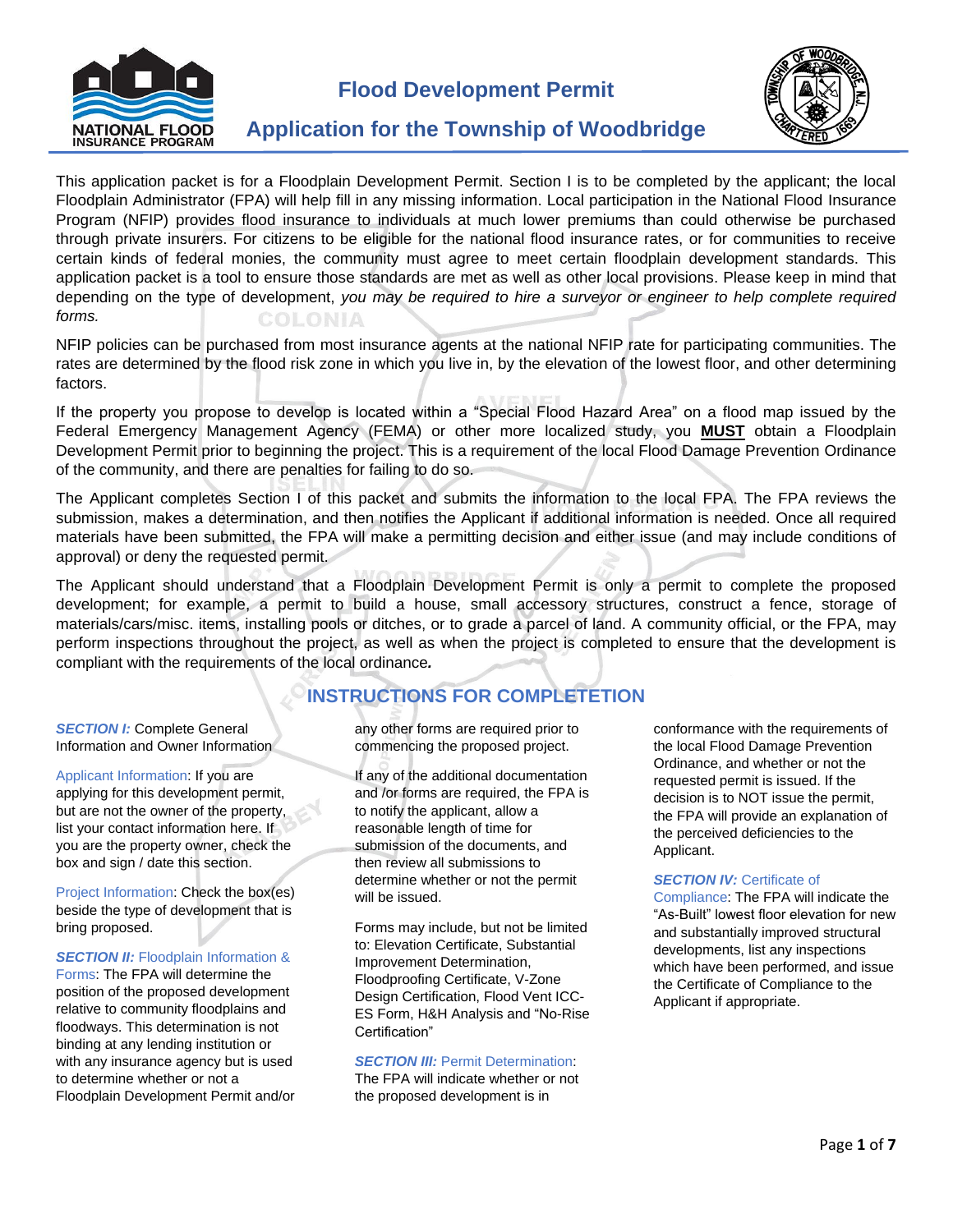

# **Application for the Township of Woodbridge**

# SECTION I: Applicant and Project Information

OFFICE USE ONLY

Date Received: File Number:

# GENERAL INFORMATION

- **1. No work of any kind may begin in a floodplain until a floodplain development permit is issued.**
- **2. The permit may be revoked if any false statements are made in this application.**
- **3. If revoked, all work must cease until a permit is re-issued.**
- **4. The development may not be used or occupied until a Certificate of Compliance is issued.**
- **5. The permit will expire if no work is commenced within 180 days of the date issued.**
- **6. The permit will not be issued until any other necessary local, state or federal permits have been obtained.**

**PORT READING** 

**By signing and submitting this application, the Applicant gives consent to the local Floodplain Administrator to make reasonable inspections prior to the issuance of a Certificate of Compliance.** 

**By signing and submitting this application, the Applicant certifies that all statements contained in SECTION I of the application, and in any additional attachments submitted by the Applicant, are true and accurate.** 

| <b>OWNER INFORMATION</b>                                                 |                                                               |  |  |  |
|--------------------------------------------------------------------------|---------------------------------------------------------------|--|--|--|
| <b>Property Owner:</b>                                                   | <b>Mailing Address:</b>                                       |  |  |  |
| <b>Phone Number:</b>                                                     | <b>STATE</b>                                                  |  |  |  |
| <b>Email Address:</b>                                                    |                                                               |  |  |  |
| Signature:                                                               | Date:                                                         |  |  |  |
|                                                                          |                                                               |  |  |  |
| APPLICANT INFORMATION - IF SAME AS ABOVE CHECK BOX AND SIGN / DATE BELOW |                                                               |  |  |  |
| Applicant:                                                               | Mailing Address:                                              |  |  |  |
| <b>Phone Number:</b>                                                     |                                                               |  |  |  |
| <b>Email Address:</b>                                                    |                                                               |  |  |  |
| Signature:                                                               | Date:                                                         |  |  |  |
|                                                                          |                                                               |  |  |  |
| <b>PROJECT INFORMATION</b>                                               |                                                               |  |  |  |
| <b>Project Address:</b>                                                  |                                                               |  |  |  |
| <mark>Block: __________</mark>                                           | Lot:                                                          |  |  |  |
| <b>Type of Structure:</b>                                                | <b>Combined Use (Residential and Non-residential)</b>         |  |  |  |
| Residential<br><b>Manufactured home</b>                                  | <b>Accessary structure</b><br>Specify other not listed above: |  |  |  |
| <b>Non-Residential</b>                                                   |                                                               |  |  |  |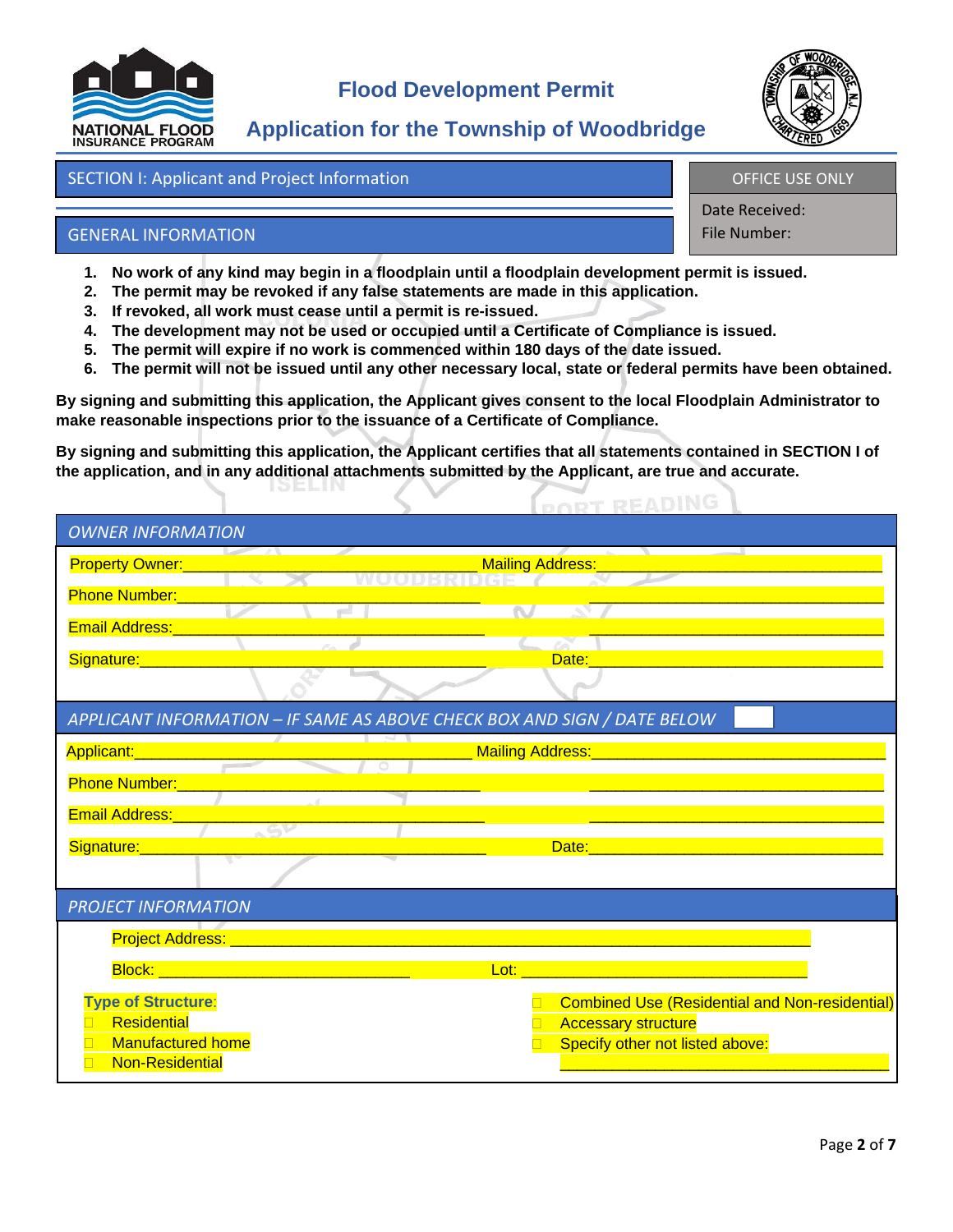| <b>PROJECT INFORMATION (continued)</b>                                                                                                                                                                                                                                                                                                                                                                                                                                                                                                                                                                                                                                              |                                                                                                                                                                                                                                                                                                                |
|-------------------------------------------------------------------------------------------------------------------------------------------------------------------------------------------------------------------------------------------------------------------------------------------------------------------------------------------------------------------------------------------------------------------------------------------------------------------------------------------------------------------------------------------------------------------------------------------------------------------------------------------------------------------------------------|----------------------------------------------------------------------------------------------------------------------------------------------------------------------------------------------------------------------------------------------------------------------------------------------------------------|
| <b>Type of Structural Activity:</b><br><b>New Structure</b><br>Addition to Existing Structure *<br>$\Box$<br>Alteration to Existing Structure *<br>$\Box$<br><b>Relocation of Existing Structure **</b><br>$\Box$                                                                                                                                                                                                                                                                                                                                                                                                                                                                   | <b>Demolition of Existing Structure</b><br><b>Replacement of Existing Structure **</b><br>Specify other development not listed above (*):                                                                                                                                                                      |
| * Substantial Improvement<br>If the value of an addition or alteration to a structure equals or exceeds 50% of the value of the structure before the<br>addition or alteration, the entire structure must be treated as a substantially improved structure.                                                                                                                                                                                                                                                                                                                                                                                                                         |                                                                                                                                                                                                                                                                                                                |
| COLONI<br>Substantial Improvement Evaluation<br>Cost of Improvement (a): \$                                                                                                                                                                                                                                                                                                                                                                                                                                                                                                                                                                                                         |                                                                                                                                                                                                                                                                                                                |
| Tax Assessed Value of the Building (b): \$<br>Percent of Value Change (a/b): ______________                                                                                                                                                                                                                                                                                                                                                                                                                                                                                                                                                                                         | $\frac{0}{0}$                                                                                                                                                                                                                                                                                                  |
| Disclaimer: Substantial Improvement Evaluation must be supported by project cost documentation and approved market<br>evaluation. Attach supporting documentation. For guidance please see page six (6) or contact the Floodplain<br>Administrator. 44 CFR 59.1. Definitions: "Substantial improvement" means any reconstruction, rehabilitation, addition or<br>other improvement to a structure, the total cost of which equals or exceeds 50 percent of the market value of the structure<br>before the start of construction of the improvement.<br><b>** Relocation or Replacement</b><br>WOODBRID<br>A relocated structure being replaced must be treated as new construction |                                                                                                                                                                                                                                                                                                                |
|                                                                                                                                                                                                                                                                                                                                                                                                                                                                                                                                                                                                                                                                                     |                                                                                                                                                                                                                                                                                                                |
| <b>Other Development Activities (If Needed)</b><br>Excavation (not related to a structural<br>development)<br><b>Clearing</b><br><b>Placement of Fill Material</b><br>$\Box$<br>Fencing<br><b>Utility</b><br>$\Box$<br>KEASBEY<br>Grading                                                                                                                                                                                                                                                                                                                                                                                                                                           | <b>Drilling</b><br>$\Box$<br><b>Dredging</b><br><b>Watercourse alteration</b><br>Drainage improvement (including culvert work)<br>Individual water or sewer system (not included<br>to a structural development listed above)<br>Roadway or bridge construction<br>Specify other development not listed above: |
| PROPERTY OWNER OR APPLICANT (on behalf of property owner) SIGNATURE                                                                                                                                                                                                                                                                                                                                                                                                                                                                                                                                                                                                                 |                                                                                                                                                                                                                                                                                                                |

*I certify that to the best of my knowledge the information contained in the application is true and accurate.*

 $\Box$ 

Signature Date Date Control of the Control of the Control of the Date Date

V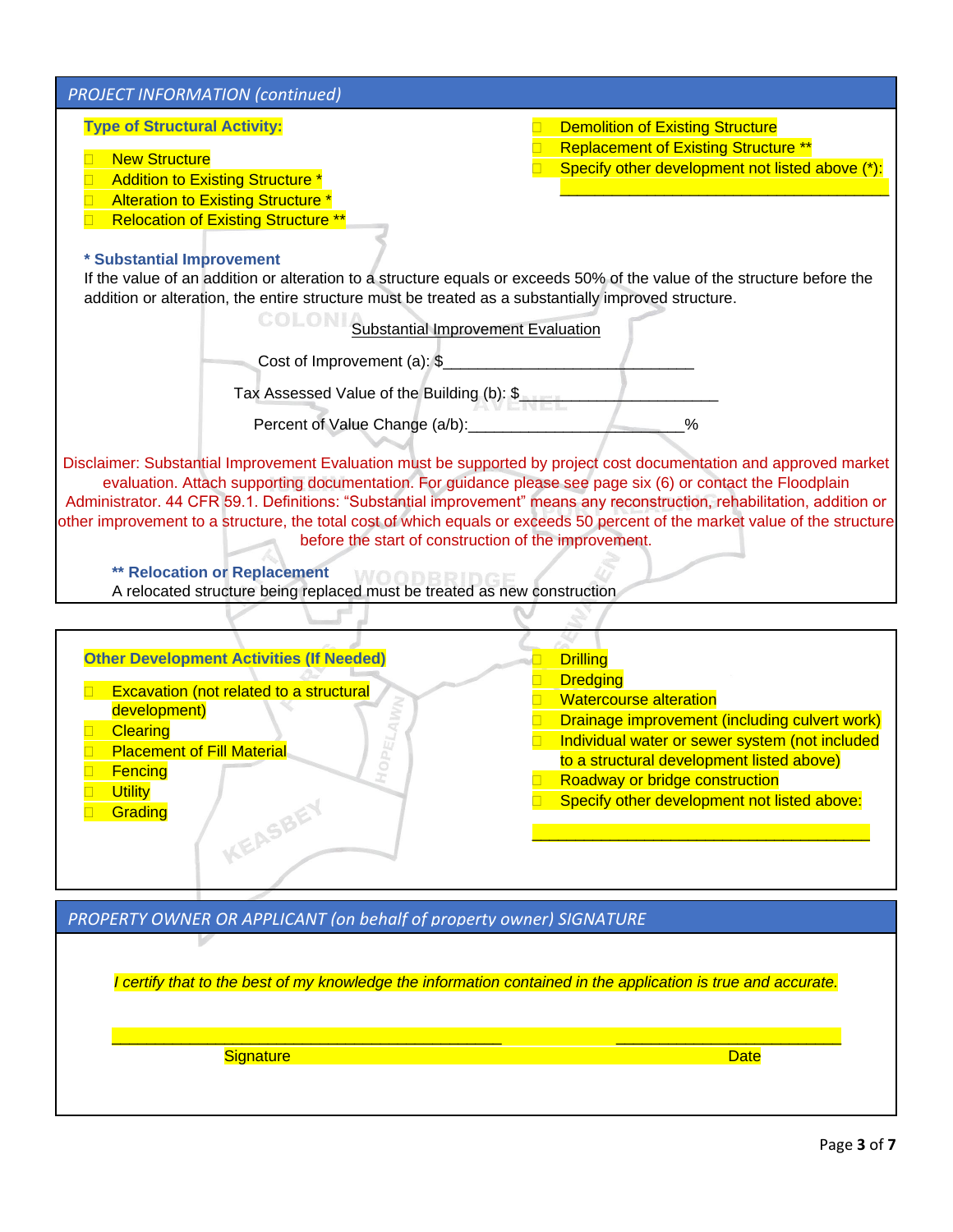|  | SECTION II: (To be completed by Floodplain Administrator) |  |  |
|--|-----------------------------------------------------------|--|--|
|--|-----------------------------------------------------------|--|--|

## *FLOOD INFORMATION*

- 1. The proposed development is located on FIRM map panel(s):
- 2. Effective date on the FIRM:
- 3. Effective date on the PFIRM/ Other Study:
- 4. The proposed development is located in Zone of the SFHA.
- 5. IS the proposed development located within the regulatory floodway: \_\_\_NO\_\_\_YES (attach completed H&H Analysis for a Non-Rise Certificate)

## *Structural Development*

 *For structures, the provisions of the flood ordinance specify that the lowest floor, including utilities, be elevated to or above the most stringent base flood elevation, as known as the design flood elevation of the community (DFE).* 

WOODBRIDGE

The DFE for the proposed development is: Base Flood Elevation: Source of Base Flood Elevation: \_\_\_\_FIRM \_\_\_\_\_FIS \_\_\_\_\_ Other:

## *The following documents are required:*

- Elevation Certificate \*
- As Built Plan \*
- □ Site Plan (Showing location of SFHA and development) \* & Please note additional site characteristics may be requested
- $\Box$  V Zone Design Certificate  $*$  required in V, VE, and Coastal A Zones

## □ Flood Vent ICC-ES Form Non-Conversion agreement Floodproofing Certificate \* -required if floodproofing a non-residential structure No-Rise Certificate \* -if any of the proposed development is in a "regulatory floodway" □ An elevation study showing BFEs on developments/subdivisions exceeding 50 lots or

5 acres in Zone A \*

*\* Documents require completion by a Professional Land Surveyor or Registered Professional Engineer as applicable*

\_\_\_\_\_\_\_\_\_\_\_\_\_\_\_\_\_\_\_\_\_\_\_\_\_\_\_\_\_\_\_\_\_\_ \_\_\_\_\_\_\_\_\_\_\_\_\_\_\_\_\_\_\_\_\_\_\_\_\_\_\_\_

## *SECTION III: (To be completed by Floodplain Administrator)*

## *Permit Determination*

• I have determined that the proposed development:

 \_\_\_ IS \_\_\_ IS NOT (non-conformance described in separate document) In conformance with the local Flood Damage Prevention Ordinance.

The Floodplain Development Permit:

 \_\_\_ IS \_\_\_ IS NOT (denials are described in separate document) Issued subject to any conditions attached to and made part of this permit.

Signature of Floodplain Administrator Date Date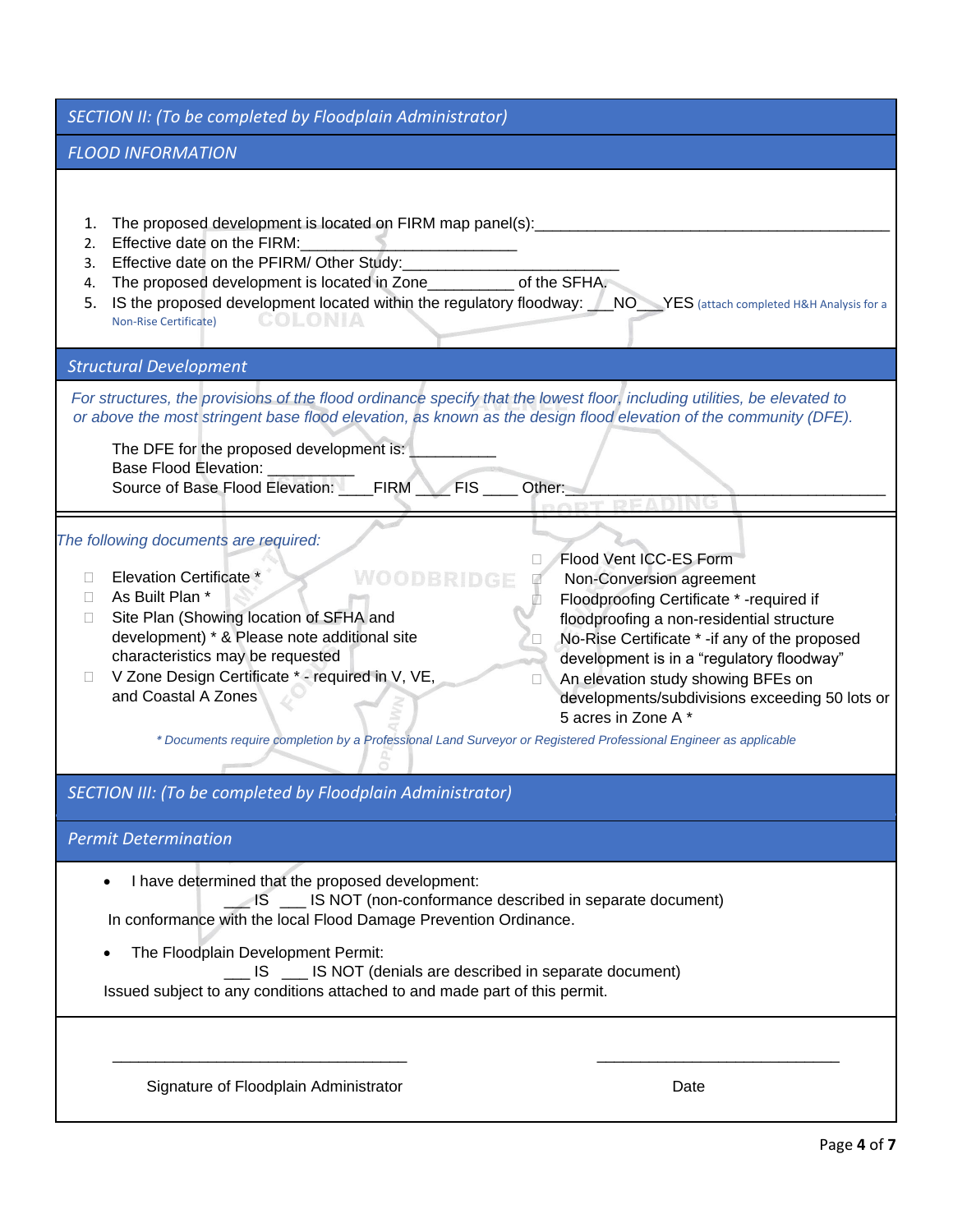*SECTION IV: (To be completed by Floodplain Administrator)*

*Certificate of Compliance for Floodplain Development Permit*

Certificate of Compliance is issued, and the development is found to be in compliance with all applicable ordinances.

\_\_\_\_\_\_\_\_\_\_\_\_\_\_\_\_\_\_\_\_\_\_\_\_\_\_\_\_\_\_\_\_\_\_\_\_\_\_\_ \_\_\_\_\_\_\_\_\_\_\_\_\_\_\_\_\_\_\_\_\_\_\_\_\_\_\_\_\_\_

Signature of Floodplain Administrator Date

*This Certificate of Compliance indicates that structures may now be occupied, and non-structural developments may be utilized and/ or installed.*

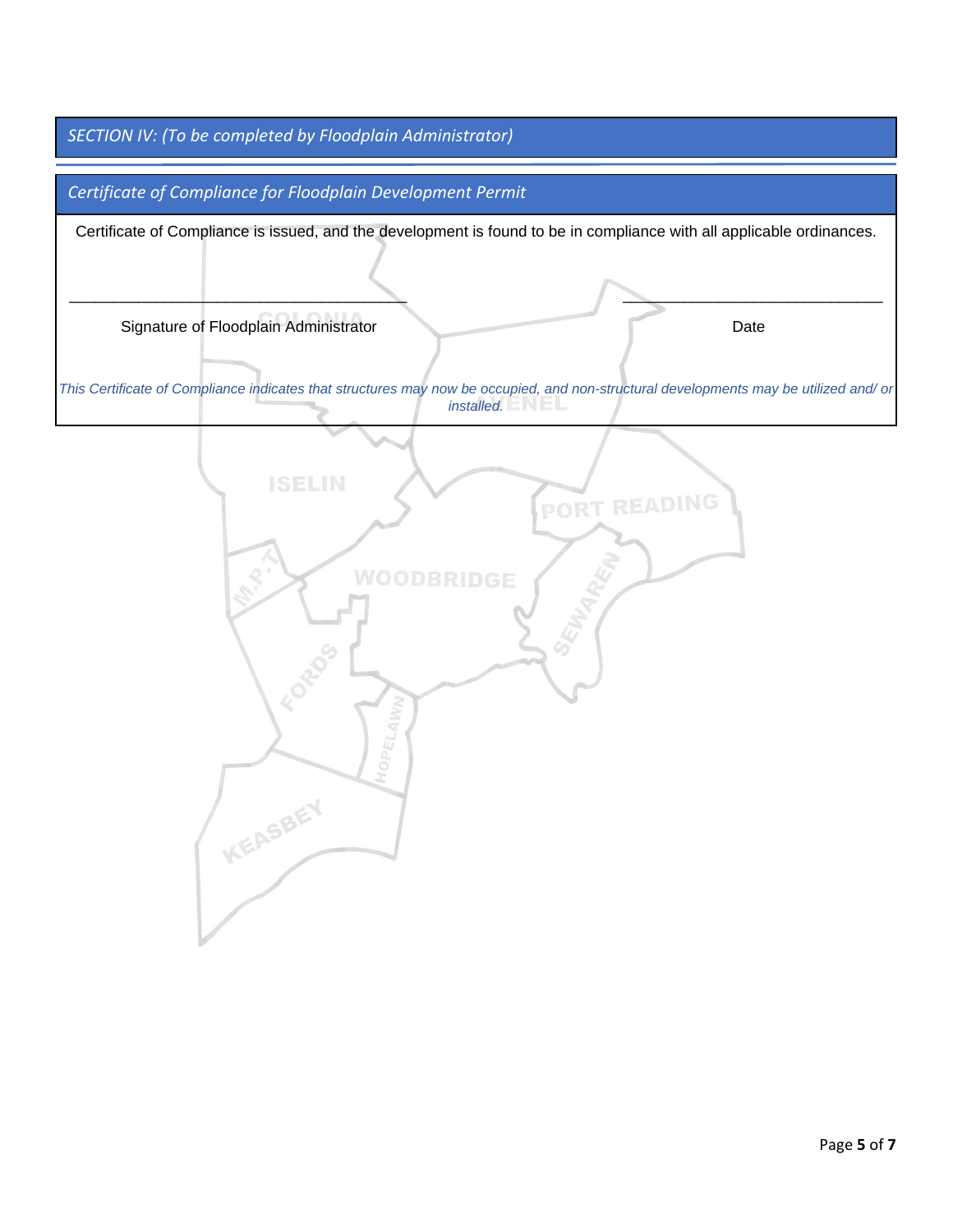*Substantial Improvement Explained - this term includes structures which have incurred "substantial damage," regardless of the actual repair work performed, as per 44 CFR 59.1)*

Substantial improvement, as defined by FEMA is prompted if the cost to improve the structure equals or exceeds 50% of the market value of the structure (without the land included in the assessment). There are also specific (mutually exclusive) regulations associated with lateral additions.

Acceptable estimates of market value can be obtained from these sources:

**KEASBEY** 

- An independent appraisal by a professional appraiser. The appraisal must exclude the value of the land and not use the "income capitalization approach" which bases value on the use of the property, not the structure.
- Detailed estimates of the structure's actual cash value—the replacement cost for a building, minus a depreciation percentage based on age and condition. For most situations, the building's actual cash value should approximate its market value. The Township may prefer to use actual cash value as a substitute for market value, especially where there is not sufficient data or enough comparable sales.
- Property appraisals used for tax assessment purposes with an adjustment recommended by the tax appraiser to reflect market conditions (adjusted assessed value).
- The value of buildings taken from NFIP claims data (usually actual cash value).
- Qualified estimates based on sound professional judgment made by the staff of the local building department or tax assessor's office.

Some market value estimates are often used only as screening tools (i.e., NFIP claims data and property appraisals for tax assessment purposes) to identify those structures where the substantial improvement ratios are obviously less than or greater than 50 percent (i.e., less than 40 percent or greater than 60 percent). For structures that fall in the 40 percent to 60 percent range, more precise market value estimates are sometimes necessary.